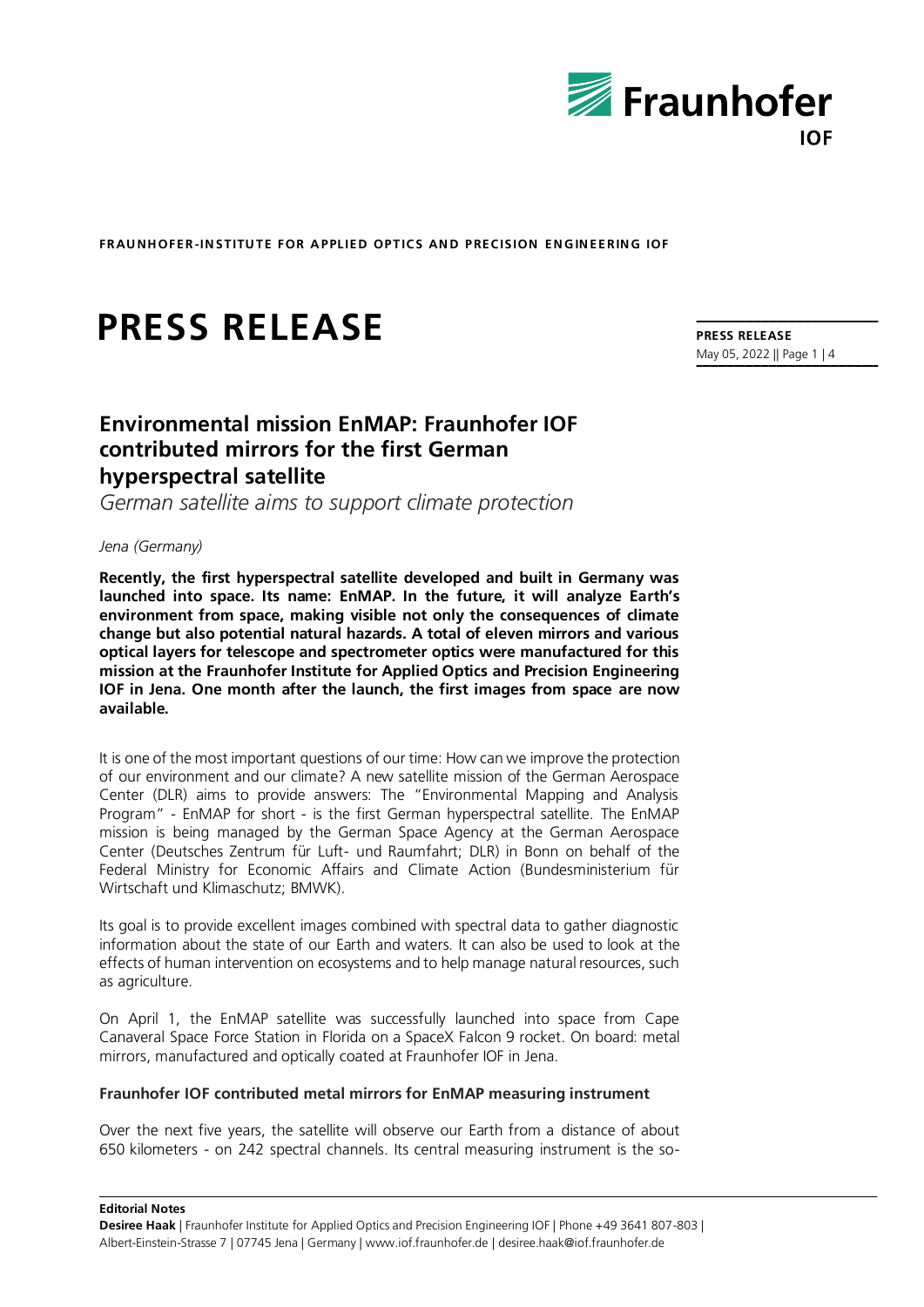

called Hyperspectral Imager (HSI). It is capable of measuring the solar radiation reflected from the Earth's surface as a continuous spectrum in the spectral range from 420 nm to 2,450 nm, with a spectral sampling of 6.5 nm (VNIR) and 10 nm (SWIR). At the same time, the imaging spectrometer provides brilliant images with a spatial resolution of 30 m x 30 m on Earth.

"For the HSI, we developed a total of eleven plane, spherical and aspherical metal mirrors at Fraunhofer IOF. The development covered the mirror design, the manufacturing, and the coating of the mirrors as well as the characterization with optical and tactile measurement methods," explains Dr. Stefan Risse, head of the project at Fraunhofer IOF.

The mirrors are used in the visual and infrared spectral range. They were therefore manufactured by combining ultra-precise diamond machining processes with polishing techniques for local shape correction and smoothing of the surface roughness. The optical surfaces were finished with coating layers of protected silver for the visual spectral range and sputtered gold for the infrared spectral range.

"Metal mirrors made of an aluminum alloy combined with an X-ray amorphous thick film of nickel-phosphorus are used. This allowed state-of-the-art optics manufacturing processes to be applied to metal optics as well. As a result, mirrors with a microroughness of less than 0.8 nm rms and shape accuracies of less than 12 nm rms were achieved," the researcher adds.

# **EnMAP sends first images from space**

Hyperspectral analysis breaks light into many, closely spaced wavebands. That's also the job of the HSI on board of EnMAP: It observes sunlight reflected from materials on the Earth's surface. Since each material has its own way of reflecting light, the result is a very specific, colored spectral signature that is invisible to the human eye. There is a good reason why EnMAP claims to be able to see 'our Earth in more than all colors'."

One month after its launch, EnMAP has now sent home the first images from space. They show a strip about 30 kilometers wide and 180 kilometers long over Istanbul on the Bosporus in Turkey. The data were sent to Earth via the DLR ground station in Neustrelitz. In another five months, the mission is scheduled to enter the operational phase. Then scientists can start collecting data on specific areas of the Earth.

"The imaging hyperspectral instrument of the EnMAP mission was realized under the responsibility of DLR using German technology and currently constitutes a cutting-edge instrumentation in terms of its spectral width and excellent imaging quality," explains Prof. Dr. Andreas Tünnermann, director of Fraunhofer IOF. "Ultra-precise optics from Fraunhofer IOF have played a decisive role in this. EnMAP makes an excellent contribution to preparing Germany and the world for the challenges of climate change. As Fraunhofer IOF, we are therefore very proud to be part of this pioneering mission."

**PRESS RELEASE** May 05, 2022 || Page 2 | 4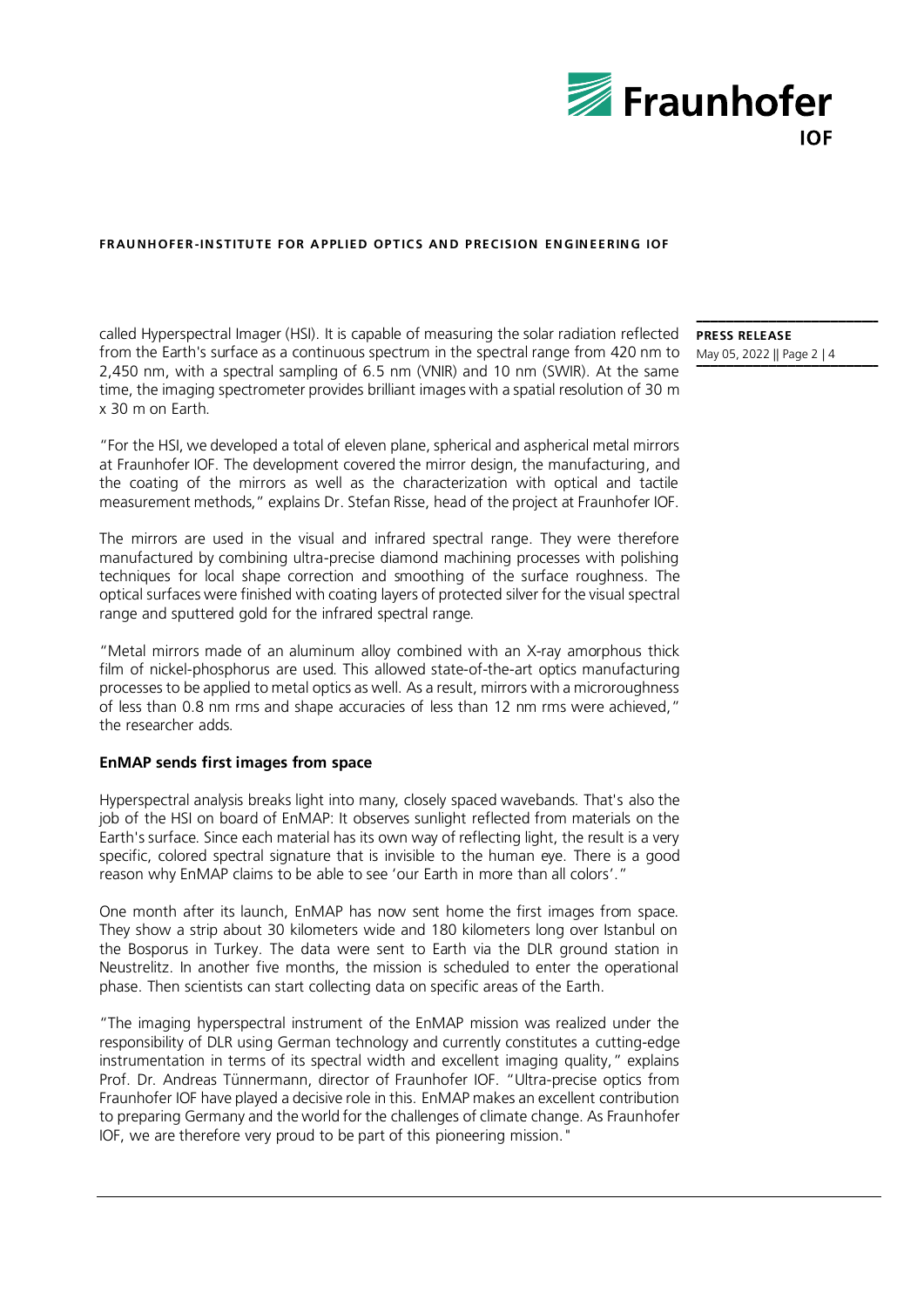

# **Partners of the German environmental mission EnMAP**

The EnMAP mission is being managed by the German Space Agency at the German Aerospace Center (Deutsches Zentrum für Luft- und Raumfahrt; DLR) in Bonn on behalf of the Federal Ministry for Economic Affairs and Climate Action (Bundesministerium für Wirtschaft und Klimaschutz; BMWK). OHB System AG was contracted to develop and build the satellite and the hyperspectral instruments. The The German Research Centre for Geosciences (GeoForschungsZentrum; GFZ) in Potsdam is the science principal investigator for the mission.

Three DLR institutes and facilities have been commissioned for the construction and operation of the ground segment. The German Space Operations Center in Oberpfaffenhofen will conduct and monitor satellite operations, while the German Remote Sensing Data Center and the DLR Remote Sensing Technology Institute will archive, process, and validate the received satellite data and make them available to the scientific community. Companies and public authorities will also test the data and use them to prepare future services. The use of EnMAP hyperspectral data by universities and scientific institutions and the development of special applications will be supported by BMWK funding programs.

The mirrors were manufactured at Fraunhofer IOF on behalf of OHB System AG.

**Contact**

Dr. Stefan Risse Fraunhofer IOF Head of department "Precision Optical Components and Systems"

Phone: +49 (0) 3641 807-313 Email: [stefan.risse@iof.fraunhofer.de](mailto:stefan.risse@iof.fraunhofer.de) **PRESS RELEASE** May 05, 2022 || Page 3 | 4